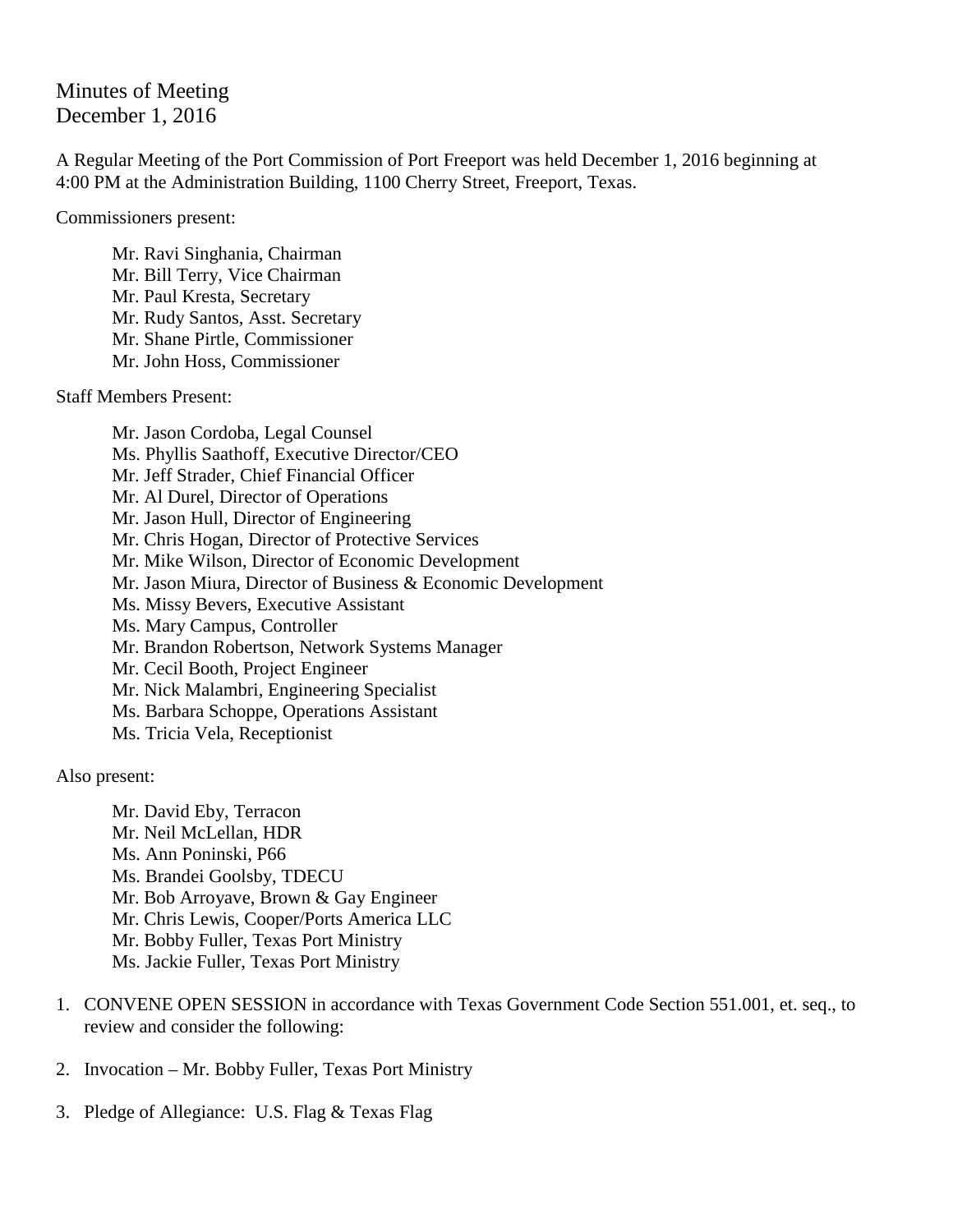- 4. Roll Call. All Commissioners were present.
- 5. Safety Briefing Mr. Chris Hogan
- 6. Approval of minutes from the Regular Meeting held November 10, 2016.

A motion was made by Commissioner Kresta to approve the minutes as presented. The motion was seconded by Commissioner Santos with all Commissioners present voting in favor of the motion.

- 7. Reports from Executive Staff:
	- A. Receive report from Executive Director/CEO on activities and matters related to administrative affairs. Port tenant updates, USCOE, rail issues, AAPA Committees, leases, contracts, upcoming Port and civic events and other related administrative affairs.

Ms. Saathoff reported that Congress is back in session and will be until December 16 when it will recess for the year. Committee discussions are taking place to resolve the differences in the WRDA bill versions passed earlier in September. Congressman Shuster who is Chairman of the U.S. House Committee on Transportation & Infrastructure has been pushing to resolve the issues and pass the legislation before Congress recesses on the 16<sup>th</sup>. Due to scheduling conflicts, the Nexus Group did not meet in November. Representative Bonnen has been invited to attend the December meeting to allow the group to brief him on the proposed Rail District legislative changes, the H36 Trade Corridor and the Port. Commissioner Elect Vincent Morales will also be invited to attend the next meeting. Ms. Saathoff also reported attending the Fort Bend County Legislative Conference. Since Port Freeport is an administrator of a FTZ and the most closely aligned Texas seaport and port issues are important to the County's economic stature regionally and locally, Ms. Saathoff was asked to speak to the group. Lastly, Texas Comptroller Glenn Hegar is scheduled to visit Port Freeport December 7 beginning at 9:00 am. He is touring the state's ports to release results of the economic impact studies done for each port.

B. Receive report from Chief Financial Officer on monthly activity and matters related to financial results, investments, insurance, leases, real property matters and other related administrative affairs.

Mr. Strader reported that the October financials will be included with the November report. Operating revenues were at \$1.7 million for the month of October with leasing revenues up 6% over the prior year. Consistent with cargo volumes previously reported to the Commission for the month of October, operating revenues derived from the movement of cargo was down from both the prior year as well as budget.

C. Receive report Director of External/Governmental Affairs on activities and matters related to federal, state and local governmental affairs, Port tenant updates, USCOE, rail issues, HGAC/TPC, Committees, upcoming Port and civic events and other related governmental affairs

Ms. Kile reported that Port Freeport will be hosting the Angleton Leadership Class next Wednesday, December 7 at the Emergency Operations Building. She also reported that to date, the Port has closed 19 of the swap properties in East End Freeport.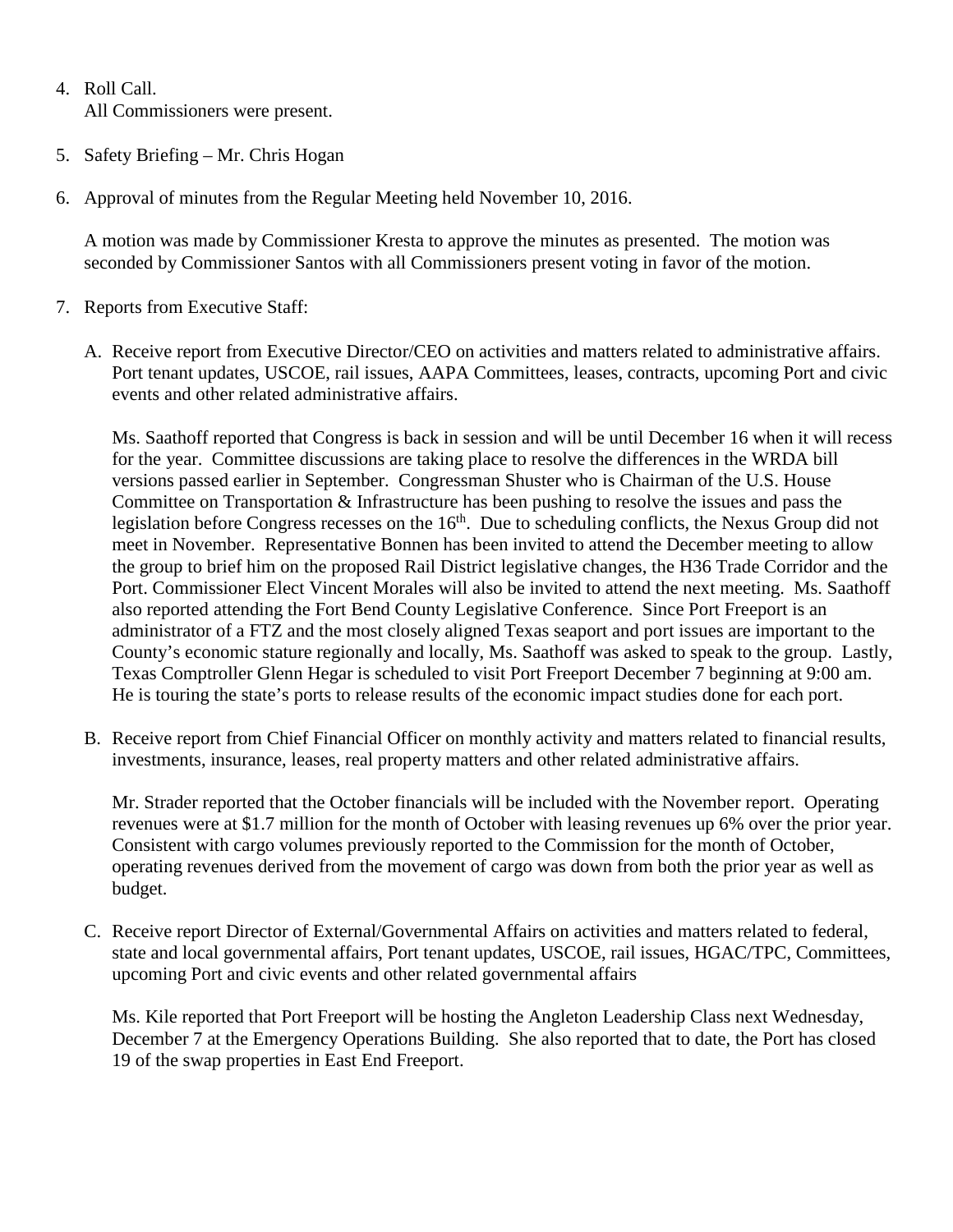D. Receive report from Director of Engineering on activities and matters related to Freeport Harbor Federal Channel, capital projects and other projects, Hydrographic Report and other related facility engineering matters.

Mr. Hull shared pictures of intersection FM 1495 and 5<sup>th</sup> Street project, pavement replacement at Warehouse 51, Parcel 14 development and the progress on the East End hotel demolition project.

E. Receive report from Director of Operations on activities and matters related to operations, vessel activity, tonnage and other related port operation matters.

Mr. Durel shared pictures of the Industrial Strength maiden voyage, the vessel Karin and project cargo for the Freeport LNG Expansion at Dock 7.

F. Receive report from Director of Protective Services on matters related to safety meetings/injury report, security meetings, EMS update and other related safety, security and environmental matters.

In addition to his report, Mr. Hogan stated that the crisis communication system is being tested every Monday at noon. This test is automated and will go out on a consistent basis. There was a previous issue where the system was not seeing responses. That issue has been resolved with an adjustment to the software settings. The alert was automatically set to close after 5 minutes, it is now set to 4 hours. The Emergency Action Plan for the Port has been revised so there is a separate plan for each facility rather than one that encompasses everyone. Plans include one for Admin, Operations facility, EOC, maintenance shop and a Port wide plan if you are inside the Port but away from a facility.

G. Receive report from Director of Business & Economic Development on activities and matters related to industry meetings and Port presentations, Port events, and other related trade development or community relation matters.

In addition to his report submitted, Mr. Miura noted that that Dan Croft has accepted the position to join the Brazoria-Fort Bend Rail District Board and was sworn in at the November 18 meeting. The next meeting of the Rail District will be December 16.

8. Receive report from Commissioners on matters related to meetings and conferences attended, Port presentations and other related Port Commission matters.

Commissioner Santos reported attending the BayTran luncheon. In addition to the BayTran luncheon, Commissioner Pirtle reported attending the 36A Coalition meeting.

9. Public Comment

Mr. Bobby Fuller with Texas Port Ministry addressed the Board to thank them and the staff for their continued support through the Port Freeport Golf Tournament.

10. Presentation of check to Texas Ports Ministry from proceeds of Port Freeport Golf Tournament.

Commissioner Singhania and staff presented a check to Bobby Fuller in the amount of \$34,224.06 for the proceeds raised at the golf tournament held in October.

11. Receive update from Kennemer, Masters & Lunsford on the status of the annual audit process.

This item was tabled.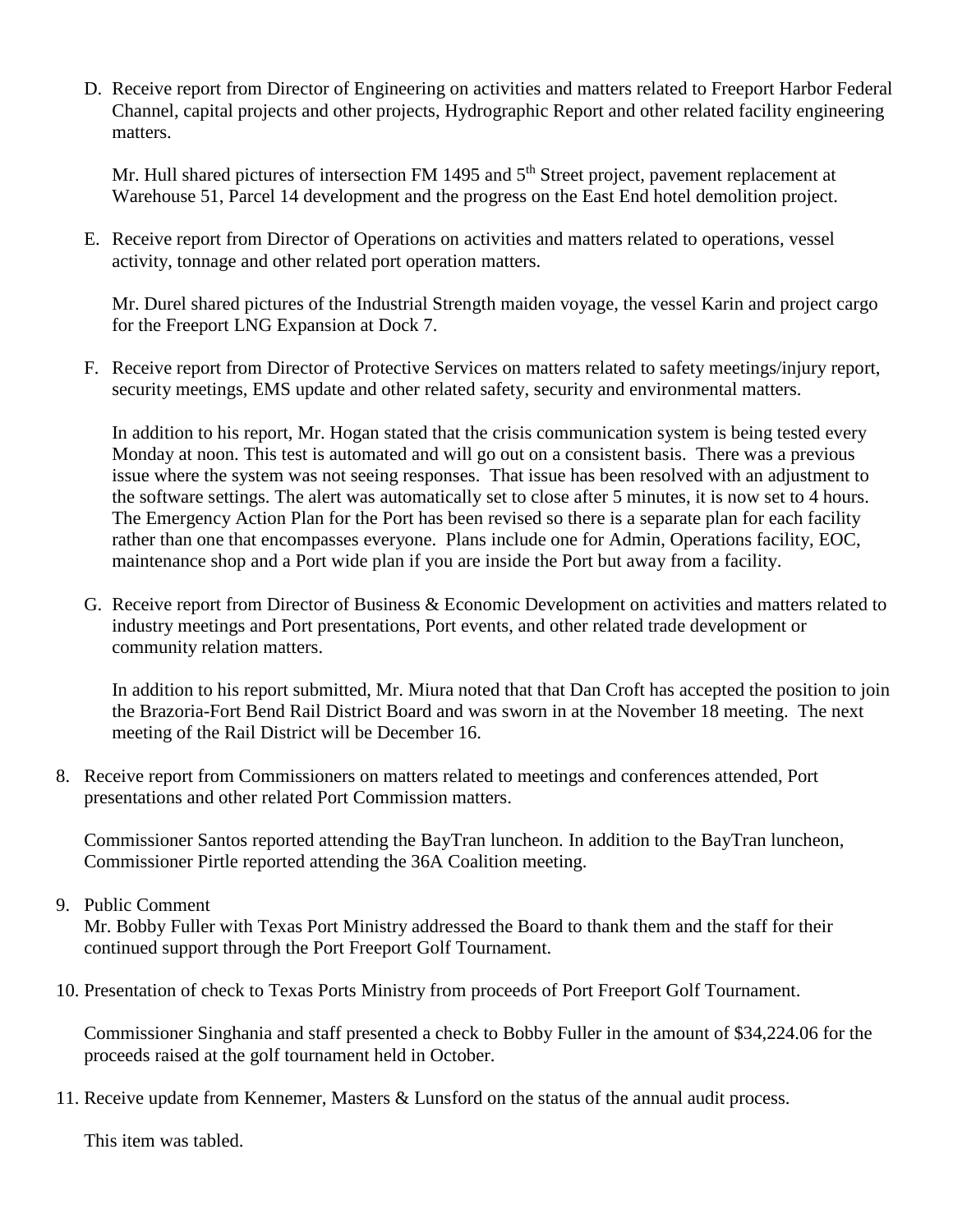12. Approval of Modification to Tax Abatement for property located in BASF Corporation Reinvestment Zone Nos. 14 and 15, City of Lake Jackson and City of Freeport with BASF Corporation.

At this time, Commissioner Singhania removed himself from the board room while discussions proceeded regarding this agenda item.

Mr. Strader explained that BASF is requesting modifications to the abatement that was previously approved in February 2015 by the Board. Modifications requested are to include a newly created reinvestment zone, correct clerical errors and to also request to modify the agreement to delay the effective date to January 1, 2019. Commissioner Kresta inquired about the delay of effective date arguing that 2019 is two years away and things can change between now and then. He also noted that a new board could possibly be in place at that time.

A motion was made by Commissioner Pirtle to approve the modification. The motion was seconded by Commissioner Santos with all Commissioners present voting in favor of the motion with the exception Commissioner Kresta voting no.

13. Approval of Stevedore License Application renewals submitted by:

Bryan Coastal Ceres Gulf Coastal Cargo of Texas Freeport Terminal LLC Gulf Stream Marine Mammoet USA Ports America Red Hook ConRo Terminals, LLC Richardson Stevedores Suderman Stevedoring Texas Terminals LP

Mr. Durel stated that total of 11 stevedore licenses are up for renewal. He added that process they go through is lengthy as they are very thorough to make sure the stevedores have all the required paperwork. Mr. Durel stated that one stevedore stood out to them because of their modification rating. Ports America's rating was 1.7 last year and this year is 2.7. Kendall Lamb with Ports America then addressed the Board to explain the difference in their rating stating that Ports America is a national company operating in six states that use concurrent jurisdiction, where the State Act, which is non-longshore/clerical workers, are added in. This greatly skews their modification. In Texas and in Freeport, Texas, they have zero loss time in 2015. With 2016 currently at zero loss time, their mod here in Freeport is zero. Ports America is committed to working with staff of Port Freeport to continue to push for zero lost time in 2017. Mr. Durel stated that all renewal applications have been reviewed by staff and it is their recommendation the renewals be approved.

A motion was made by Commissioner Santos to approve the renewals as recommended by staff. The motion was seconded by Commissioner Terry with all Commissioners present voting in favor of the motion.

14. Approval of a new Stevedore License Application submitted by Cooper/Ports America LLC.

Mr. Durel stated that this is new company composed by two longtime standing stevedore companies, Cooper T. Smith and Ports America. Prior to this joint venture, Cooper T. Smith had a stevedore license with Port Freeport and Ports America, as just approved, still maintains a license. Chris Lewis, Vice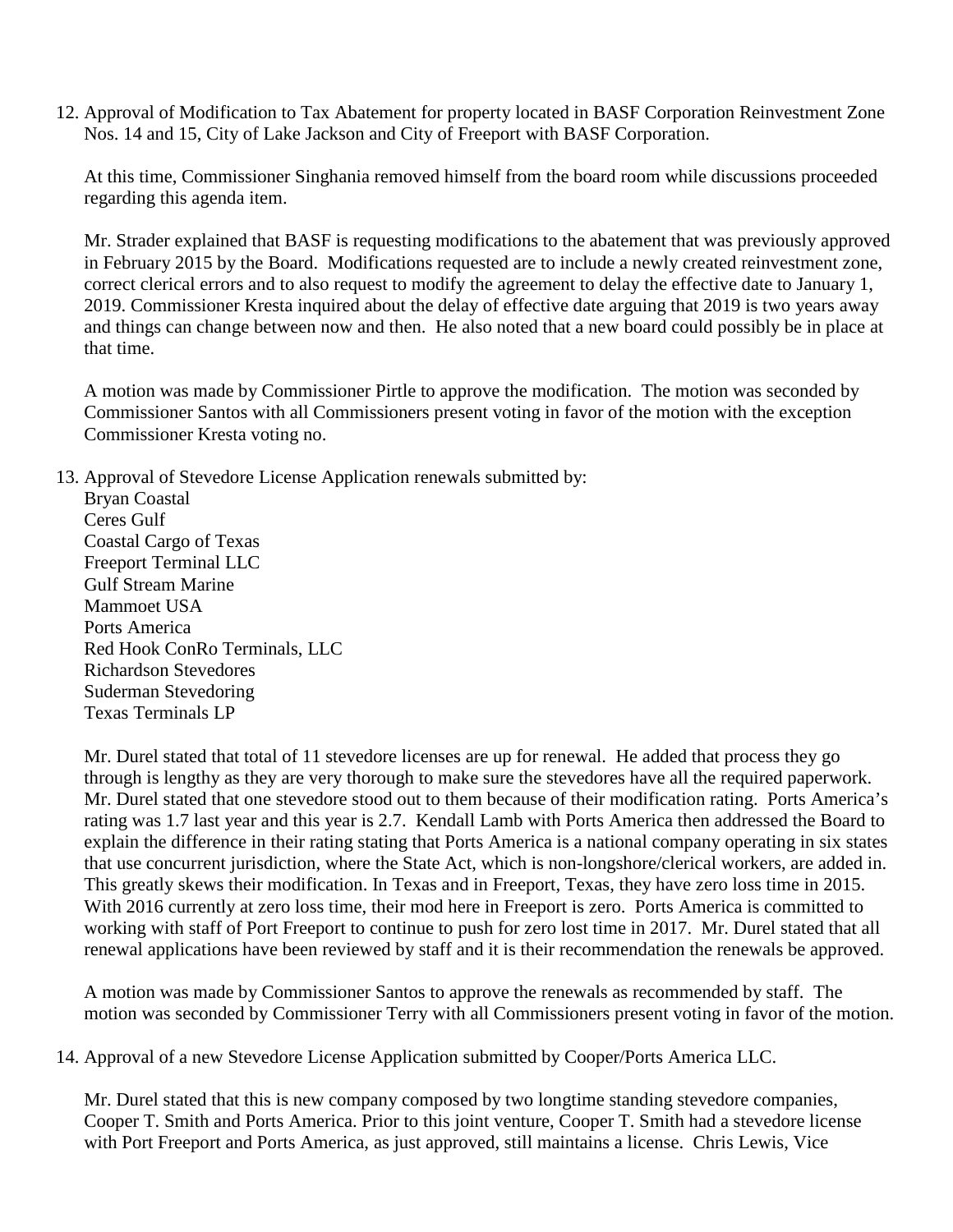President of Cooper/Ports America (C/PA) addressed the Board stating that the new company will be compete directly with Ports America in some aspects of the business however, they will not compete with them on current business Ports America does here. C/PA will take opportunities to handle heavy-lift cargo and breakbulk cargo.

A motion was made by Commissioner Santos to approve the new application. The motion was seconded by Commissioner Terry with all Commissioners present voting in favor of the motion.

15. Approval of financial report presented for period ending September 30, 2016.

Mr. Strader stated that the Board was briefed on this report at the November 10 meeting. No changes have been made since and it is staff's recommendation the report be approved as presented.

A motion was made by Commissioner Terry to approve the report. The motion was seconded by Commissioner Santos with all Commissioners present voting in favor of the motion.

16. Approval of an Award of Contract for Port Freeport Broker of Record for business insurance.

Mr. Strader stated that the current broker of record with McGriff expired in November. The Port went out with an RFP receiving six responses. Management has reviewed all responses with the Finance Committee and recommends awarding a contract to Arthur J. Gallagher for a period of three years with two 1-year extensions, to be approved by the Commission.

A motion was made by Commissioner Hoss to approve the contract as recommended by staff. The motion was seconded by Commissioner Terry with all Commissioners present voting in favor of the motion.

17. Approval of an Award of Contract for employee health, dental and vision insurance.

Recommendation by management and Personnel Committee is to approve a contract renewal with BlueCross BlueShield of Texas for medical coverage with Port contributing 95% for the employee's coverage and 82.5% for dependent coverage. Additionally, the recommendation was to renew with Assurant for dental and vision benefits with Port contributing 100% for employee coverage and 70% for dependent.

A motion was made by Commissioner Kresta to approve both contracts. The motion was seconded by Commissioner Terry with all Commissioners present voting in favor of the motion.

18. Approval of security contract renewal with Sunstates Security, LLC.

After discussing with the Board in Executive Session, a 6-month extension was requested for the security services contract and noted the contract will be re-bid prior to June 1, 2017 per the Board's request.

A motion was made by Commissioner Hoss to approve a 6-month extension to the contract with a re-bid to take place prior to June 1. The motion was seconded by Commissioner Pirtle with all Commissioners present voting in favor of the motion.

19. Approval of maintenance/repair to the railroad crossing for the Turning Basin Road Pavement Repair Project.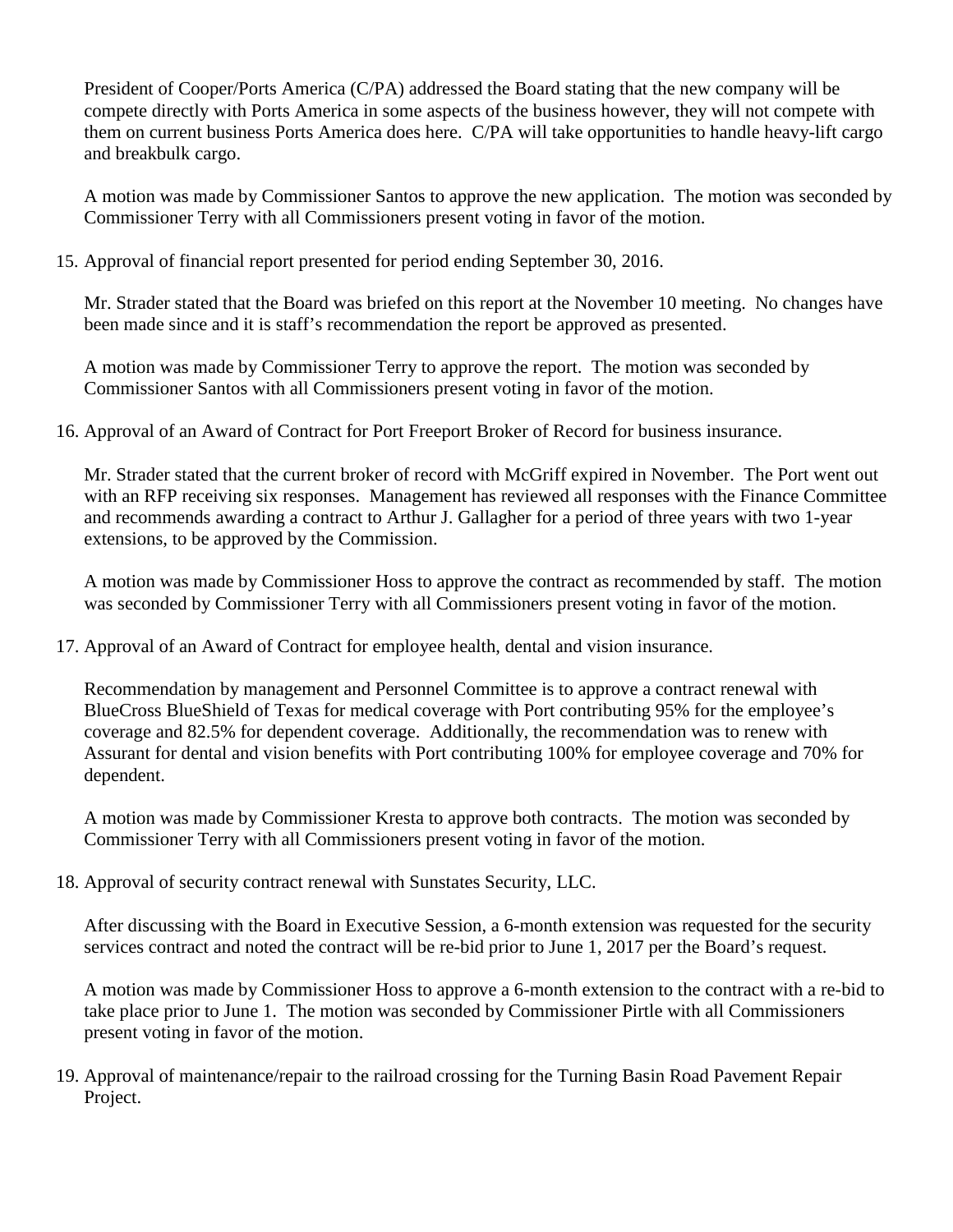Mr. Hull stated that bids were received for the maintenance repair to the railroad crossing on Turning Basin Road with low bid submitted by Sorrell Construction. It is management's recommendation and that of the Strategic Planning Committee to award contract in the amount of \$29,545 to Sorrell Construction & Equipment Materials LLC.

A motion was made by Commissioner Terry to approve the repair. The motion was seconded by Commissioner Kresta with all Commissioners present voting in favor of the motion.

20. Approval of a lease agreement between Port Freeport and Village of Surfside for property located at Block 567, Lots 10, 12 and 14 for the use of recreation/park facilities.

As previously presented to the Board, this agreement would be for a water/splash park that Surfside wants to create. Mr. Strader stated this would be for a base 20-year term lease with one 20-year optional renewal period. The Port would have the right to terminate on 30 days based on the following, 1) if Surfside fails to begin construction within first 6 months of lease; 2) if they abandon the property or cease to use the property for its permitted use; or 3) if they are in default of any other provision of the lease. Mr. Strader stated there is also a 90-day notice in place if in the future the Port determines the property is needed for other uses. If the Port gives that 90-day notice within the first 10 years of the contract, the lease requires the Port to reimburse Surfside for any third party costs related to the design or construction of the park. If the notice is given after the first 10 years, there is no requirement to reimburse the costs. Legal fees are to be reimbursed by the Village of Surfside. Management recommends approval of the lease.

A motion was made by Commissioner Pirtle to approve the agreement. The motion was seconded by Commissioner Hoss with all Commissioners present voting in favor of the motion.

21. Approval of an Amendment to License to Operate and Maintain Water Well between Port Freeport and Town of Quintana.

Mr. Strader stated that the water well is located near the site designated for Train 4 of Freeport LNG's facility. This license expired in October 2015 however, the Town went through administrative changes and missed notifying the Port they wanted to extend the license. This amendment ratifies the extension of this license from October 2015-October 2016 as well as renewing for the additional year from 2016 to 2017. It will also establish an automatic renewal going forward. Mr. Strader noted the Port maintains the right to terminate on 90 days' notice and there is no cost reimbursement associated with this license. The Town of Quintana has also agreed to reimburse any legal fees associated with this amendment. Management recommends approval of the lease.

A motion was made by Commissioner Terry to approve the amendment. The motion was seconded by Commissioner Santos with all Commissioners present voting in favor of the motion.

22. Approval of a Lease Agreement between Port Freeport and Town of Quintana for lease of Parcels 1-6 for the use of recreational/park facilities.

Mr. Strader stated that this lease is for a 10-year term with one option for 10 additional years. A standard 30-day notice of termination is included if the Town abandons the property or ceases to use it for permitted use or is in default of any other term for condition of the lease. The 90-day notice is also in place if the Port determines the property is needed for other uses. Quintana will be subject to legal fees associated with the crafting of this lease. Management recommends approval of the lease.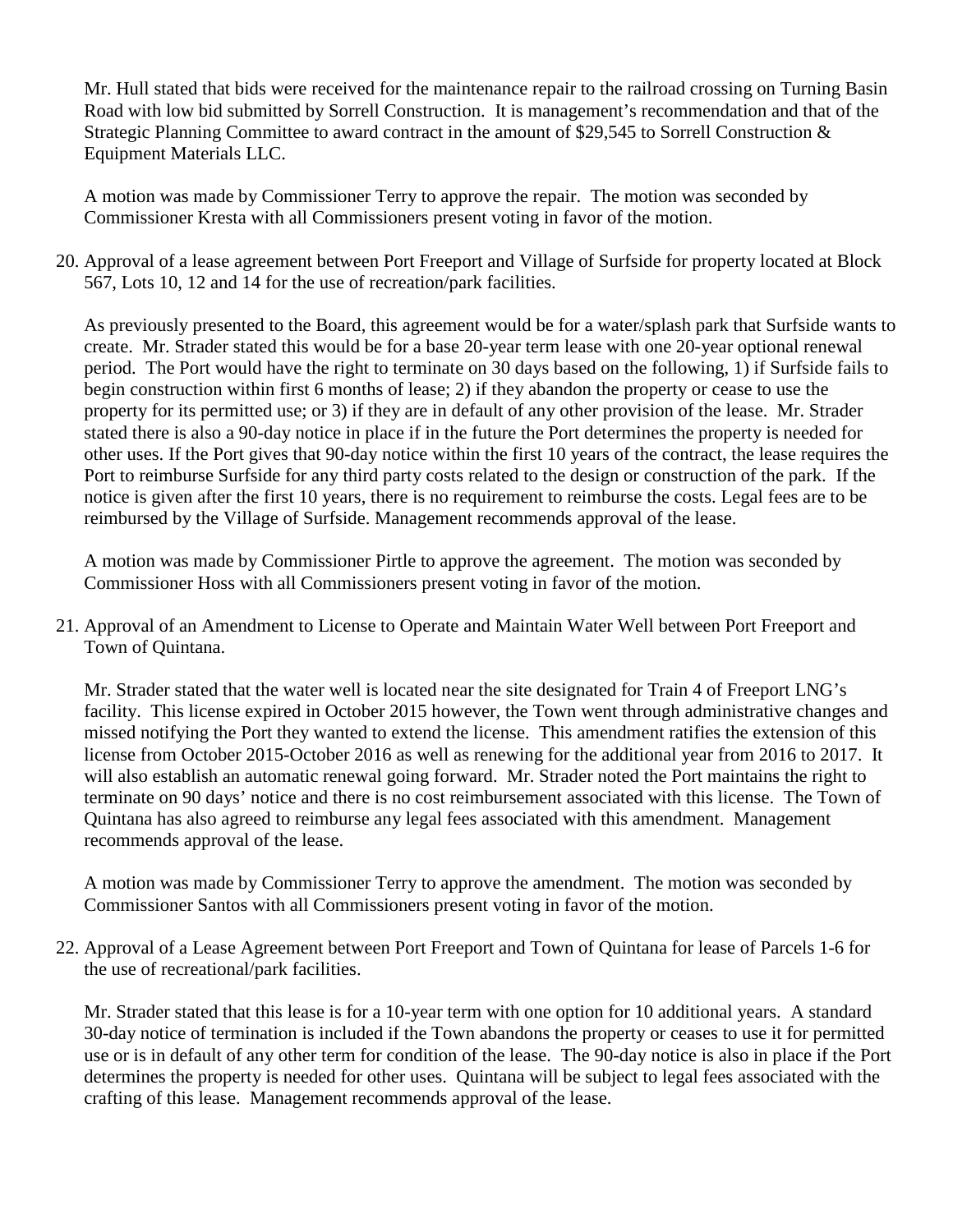A motion was made by Commissioner Pirtle to approve the agreement. The motion was seconded by Commissioner Kresta with all Commissioners present voting in favor of the motion.

23. Receive update from staff regarding the Brazoria-Fort Bend Rail District and the Brazoria-Fort Bend Nexus Group.

Mr. Miura updated the Board stating that Dan Croft took the oath to join the Rail District board at the November meeting. Next meeting is December 16 here at Port Freeport. On the agenda for the meeting will be to receive advice from Andrews Kurth on next steps to amend legislation, public hearing to review proposed 2017 budget and presentations will be received from four engineering firms to provide project management services to the Rail District. Following presentations, the District will select a project manager from one of the firms. Also on the agenda will be the formation of legal and financing committees as well as the approval of transportation policy and legal defense policy.

Ms. Saathoff referred back to her comments made during her earlier report.

24. Approval of Port Freeport's contribution to the Brazoria-Fort Bend Rail District 2017 operating budget.

Mr. Miura presented the proposed 2017 budget stating that at the end of this fiscal year, a total of \$111,704.41 is remaining from the 2016 contributed funds. The 2017 budget revenues section shows a proposed \$50,000 contribution per sponsoring agency similar to 2016. Mr. Miura stated that his understanding is that each sponsoring agency committed to \$50,000 each for three years. Instead of depleting the funds, the Rail District is asking for the contributions now. This will also allow more flexibility to engage with consultants, etc.

A motion was made by Commissioner Terry to approve the contribution. The motion was seconded by Commissioner Kresta with all Commissioners present voting in favor of the motion.

25. Approval of Executive Director/CEO and Commissioner(s) travel for December 2016 and Brazoria County Day 2017.

Ms. Saathoff stated that the BG Hill meeting will be December 15 at the Corps offices in Dallas. The District will be running the economic analysis through the program December 8. The meeting was requested to discuss the results and to be clear on path forward. Commissioners Hoss and Pirtle indicated they were interested in attending the meeting as well.

A motion was made by Commissioner Kresta to approve the travel to Dallas. The motion was seconded by Commissioner Santos with all Commissioners present voting in favor of the motion.

At this time, Commissioner Singhania asked for a motion to approve travel for Ms. Saathoff and all six Commissioners to attend Brazoria County Day March 7, 2017.

A motion was made by Commissioner Santos to approve the travel in March for Brazoria County Day. The motion was seconded by Commissioner Pirtle with all Commissioners present voting in favor of the motion.

- 26. EXECUTIVE SESSION in accordance with Subchapter D of the Open Meetings Act, Texas Government Code Section 551.001, et. seq., to review and consider the following:
	- A. Under authority of Section 551.071 (consultation with attorney) for discussion regarding: